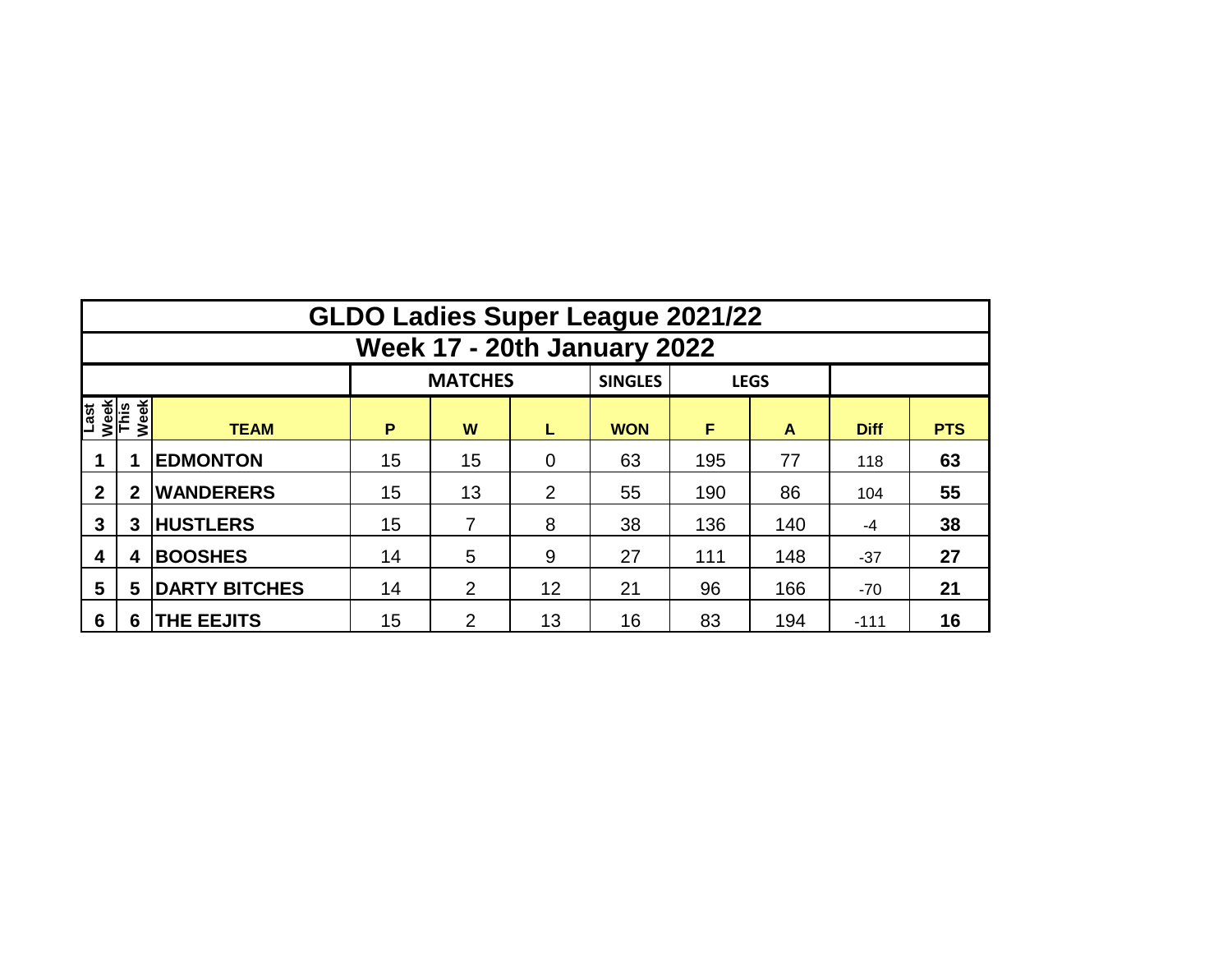| <b>Greater London Darts Organisation Ladies Super League 2021/22</b> |                              |              |         |                                                           |  |                                |                |                |         |                                     |                |                |                |                |
|----------------------------------------------------------------------|------------------------------|--------------|---------|-----------------------------------------------------------|--|--------------------------------|----------------|----------------|---------|-------------------------------------|----------------|----------------|----------------|----------------|
| Week                                                                 | DATE 20th January 2022<br>17 |              |         |                                                           |  |                                |                |                |         |                                     |                |                |                |                |
|                                                                      |                              |              |         |                                                           |  | THE EEJITS 0 v 5 HUSTLERS      |                |                |         |                                     |                |                |                |                |
| Ave                                                                  | Tons                         |              | 180 HCO |                                                           |  | Ave                            | Tons           |                | 180 HCO |                                     |                |                |                |                |
| 13.90                                                                | $\overline{2}$               |              |         | Sarah CRONIN                                              |  | 14.18                          | 0              |                |         | <b>Nicky HUTCHINGS</b><br>0         |                |                | 0              | $\mathbf{1}$   |
| 14.17                                                                | $\overline{2}$               |              |         | Emma SMITH                                                |  | 14.20                          | $\overline{4}$ |                |         | Sharon MCMAHON                      | $\overline{2}$ | 3              | 0              | $\overline{2}$ |
| 10.68                                                                | 0                            |              |         | Coral STEVENS                                             |  | 10.90                          | 0              |                |         | Eileen WAVING                       | $\overline{2}$ | 3              | 0              | 3              |
| 0.00                                                                 | 0                            |              |         | Sarah CRONIN                                              |  | 18.56                          | 3              |                |         | <b>Juliane BIRCHALL</b>             | 0              | 3              | 0              | 4              |
| 0.00                                                                 | 0                            |              |         | <b>BYE</b>                                                |  | 17.30                          | $\overline{4}$ |                |         | Nikki PATTEN                        | $\mathbf 0$    | 3              | 0              | 5              |
| 7.75                                                                 | $\overline{4}$               | $\mathbf{0}$ |         | <b>Team Average</b>                                       |  | 15.03                          | 11             | 0              |         | <b>Team Average</b>                 | 4              | 15             | 0              | 5              |
| Res:                                                                 | Res:                         |              |         |                                                           |  |                                |                |                |         |                                     |                |                |                |                |
| <b>Final result</b><br>4                                             |                              |              |         |                                                           |  |                                |                |                |         |                                     |                | 15             | O              | 5              |
|                                                                      |                              |              |         |                                                           |  |                                |                |                |         |                                     |                |                |                |                |
|                                                                      |                              |              |         |                                                           |  |                                |                |                |         | <b>EDMONTON 3 v 2 DARTY BITCHES</b> |                |                |                |                |
| Ave                                                                  | Tons                         |              | 180 HCO |                                                           |  | Ave                            | Tons           |                | 180 HCO |                                     |                |                |                |                |
| 16.78                                                                | 3                            |              |         | Pat ROGERS                                                |  | 16.84                          | 4              |                |         | Su HOLT                             | 1              | 3              | 0              | $\mathbf{1}$   |
| 15.94                                                                | $\overline{2}$               |              | 80      | <b>Tammy MACKENZIE</b>                                    |  | 14.58                          | $\overline{2}$ |                | 86      | Jane BIGGS                          | 3              | $\overline{2}$ | 1              | $\mathbf{1}$   |
| 22.67                                                                | $\overline{7}$               |              |         | Jo DEAMER                                                 |  | 18.70                          | $\mathbf{1}$   |                |         | Emma LITTLE                         | 3              | $\mathbf{1}$   | $\overline{2}$ | $\mathbf{1}$   |
| 26.37                                                                | 6                            |              |         | Mandy SOLOMONS                                            |  | 15.17                          | 0              |                |         | Lisa DUNFORD                        | 3              | 0              | 3              | $\mathbf{1}$   |
| 0.00                                                                 | 0                            |              |         | BYE                                                       |  | 12.30                          | 0              |                |         | Steph DANIELL                       | 0              | 3              | 3              | $\overline{2}$ |
| 16.35                                                                | 18                           | $\Omega$     |         | <b>Team Average</b>                                       |  | 15.52                          | $\overline{7}$ | $\overline{0}$ |         | <b>Team Average</b>                 | 10             | 9              | 3              | $\overline{2}$ |
| Res:                                                                 | Res:                         |              |         |                                                           |  |                                |                |                |         |                                     |                |                |                |                |
| <b>Final result</b><br>9<br>10<br>3                                  |                              |              |         |                                                           |  |                                |                |                |         |                                     | $\mathbf{2}$   |                |                |                |
|                                                                      |                              |              |         |                                                           |  |                                |                |                |         |                                     |                |                |                |                |
|                                                                      |                              |              |         |                                                           |  | <b>WANDERERS 4 v 1 BOOSHES</b> |                |                |         |                                     |                |                |                |                |
| Ave                                                                  | Tons                         |              | 180 HCO |                                                           |  | Ave                            | Tons           |                | 180 HCO |                                     |                |                |                |                |
| 24.64                                                                | 7                            | $\mathbf{1}$ |         | <b>Steph STUTLEY</b>                                      |  | 16.75                          | 3              |                |         | Deb WATLING                         | 3              | 0              | 1              | 0              |
| 18.56                                                                | 3                            |              |         | Carly TOWNSEND                                            |  | 15.09                          | $\mathbf{1}$   |                |         | Mary CUSACK                         | 3              | 0              | $\overline{2}$ | 0              |
| 13.98                                                                | 3                            |              |         | Dee BELCHER                                               |  | 14.27                          | $\overline{2}$ |                |         | Nic WATLING                         | 3              | $\overline{2}$ | 3              | 0              |
| 15.98                                                                | 2                            |              |         | 101 Lynne BIONDINI                                        |  | 17.00                          | 4              |                | 110     | Luci CUNNINGHAM                     | $\overline{2}$ | 3              | 3              | $\mathbf{1}$   |
| 21.47                                                                | 6                            |              |         | Casey GALLAGHER                                           |  | 15.00                          | $\mathbf{1}$   |                |         | <b>Chloe ARTISS</b>                 | 3              | 0              | 4              | $\mathbf{1}$   |
| 18.93                                                                | 21                           | $\mathbf{1}$ |         | <b>Team Average</b>                                       |  | 15.62                          | 11             | 0              |         | <b>Team Average</b>                 | 14             | 5              | 4              | $\mathbf{1}$   |
| Res:                                                                 |                              |              |         |                                                           |  | Res:                           |                |                |         |                                     |                |                |                |                |
| <b>Final result</b><br>14<br>5<br>4<br>$\mathbf{1}$                  |                              |              |         |                                                           |  |                                |                |                |         |                                     |                |                |                |                |
|                                                                      |                              |              |         | Top Team Average This Week: Wanderers - 18.93             |  |                                |                |                |         |                                     |                |                |                |                |
|                                                                      |                              |              |         |                                                           |  |                                |                |                |         |                                     |                |                |                |                |
|                                                                      |                              |              |         | Top Individual Average: Mandy SOLOMONS - Edmonton - 26.37 |  |                                |                |                |         |                                     |                |                |                |                |
|                                                                      |                              |              |         |                                                           |  |                                |                |                |         |                                     |                |                |                |                |
|                                                                      |                              |              |         | Highest Finish: Luci CUNNINGHAM - Booshes - 110           |  |                                |                |                |         |                                     |                |                |                |                |
|                                                                      |                              |              |         |                                                           |  |                                |                |                |         |                                     |                |                |                |                |
|                                                                      |                              |              |         | 180's : Steph STUTLEY - Wanderers                         |  |                                |                |                |         |                                     |                |                |                |                |